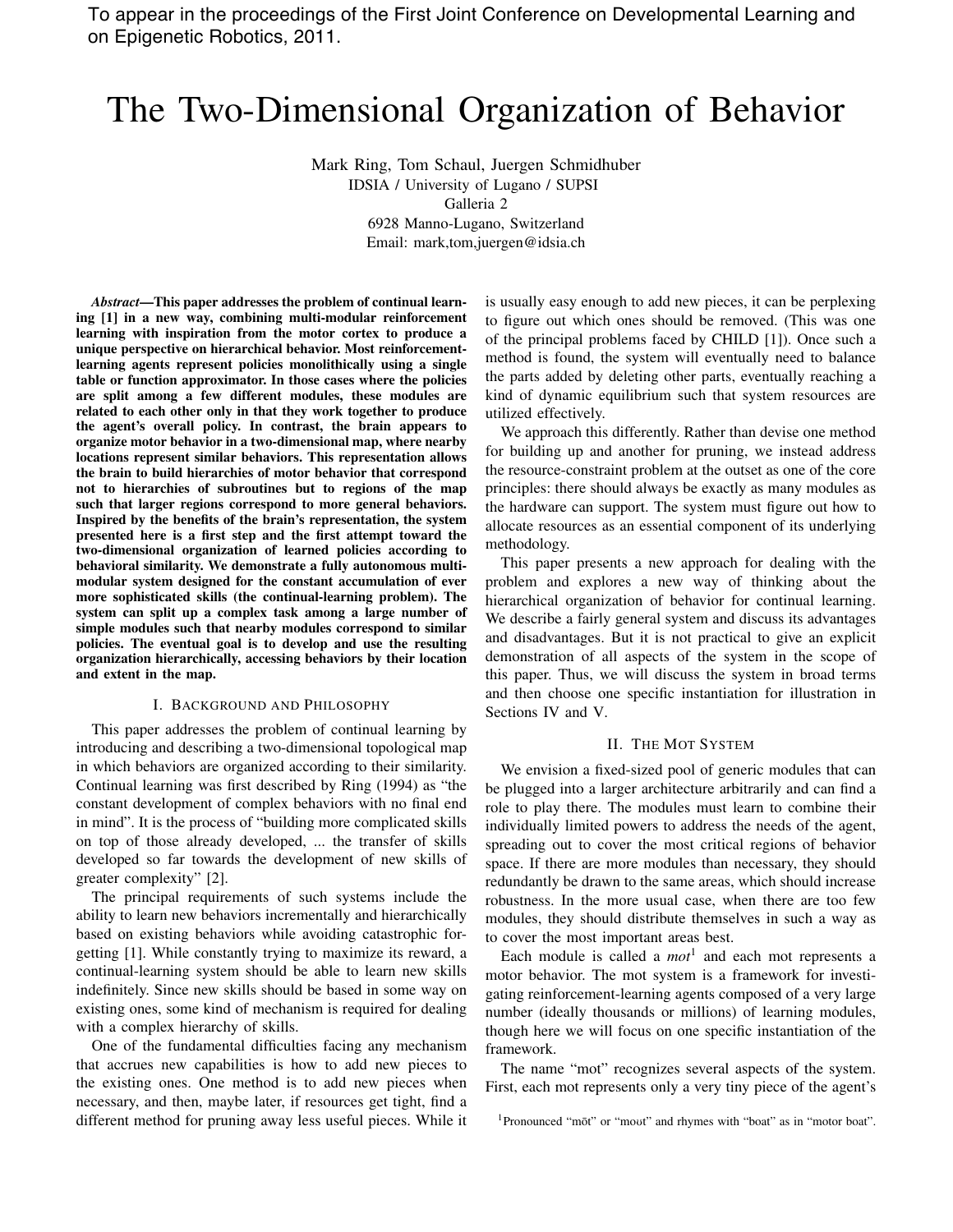overall behavior and is in principle individually insignificant, thus recalling the English homophone "mote". Second, each mot represents a component of motor behavior, thus the name "mot" alludes to the mot's role in the motor system. Third, in combination, the mots represent the agent's entire collection of skills, its entire motor vocabulary, where each mot is like a word in that vocabulary. Just as words can be combined to produce a nearly limitless variety of meaning, the mots should combine in the same way to produce the agent's broad repertoire of skills. Each mot individually is something like a basis function within that repertoire. Thus, "mot" recalls the French word for "word" and emphasizes the combination of different components to produce skills in contrast to a hierarchical ordering of functions, where higher-level ones represent compositions or sequences of lower-level ones. Just as new words tend to represent new ideas rather than fixed sequences of existing words, mots do not represent evergrowing sequences of simpler actions, but critical components of common behaviors.

## III. THE MOTMAP AND THE FUNCTIONAL ORGANIZATION OF THE MOTOR CORTEX

It seems likely that the motor cortex is not laid out as the homunculus that we learned about in our psychology and neurophysiology classes. Recent research reveals strong evidence that this part of the brain might instead be best understood as a topological map organized according to behavior, where similar behaviors occur close together and very different behaviors lie far apart [3], [4]. The key idea is that behaviors vary more-or-less smoothly from one region to another, such that as the distance between two regions decreases, the more likely they are to represent very similar behaviors. Inspired by this research, we have come to appreciate that this simple regularity might provide an excellent method for organizing large numbers of modules in a number of advantageous ways, even without reproducing all the details of the motor cortex or even requiring biological plausibility.

As envisioned, each mot thus has two aspects: its functionality and its location. Its functionality, described in detail later, refers to how the mot computes its estimate of the value function. The mot's location is its position in a twodimensional map, called the "motmap." The motmap is a lowdimensional representation of the mots, organized by behavioral similarity. Organizing behavior by similarity provides multiple advantages for continual learning, both computational and functional. The most obvious of these advantages are: smoothness, robustness, automatic emergence of hierarchy, dimensionality reduction, and efficient distribution and reuse of mots (which is probably not a complete list).

Smoothness. Assuming that the map can find a smooth lowdimensional organization of policies, it must also have found critical similarities and—most important—gradients among the policies. Our eventual hope is that the best policy for a novel situation can be found using a hill-climbing search in the map.

Robustness. If each mot's overall behavior is quite similar to that of its neighbors, then the actions suggested by a mot and its neighbors is also usually similar. If the granularity is fine enough, then each mot should closely resemble the average of any mots in the region enclosing it, which can be useful in the following ways. First, should a mot stop functioning for some reason, its neighbors can provide behavior nearly as good. Therefore, instead of ever relying on any single mot's recommendation, the agent could in general combine mots within a region and use their average or weighted recommendations. (This method for choosing actions is discussed in the future-work section.) In effect, mots can be chosen according to vicinity, and their combined recommendations can decide the next action. Secondly, learning can also be done by vicinity rather than by individual mot. The agent presented here updates all the mots within a certain radius surrounding the winning mot. This is the primary force responsible for bringing about smooth variation between regions.

Hierarchy by region. If a small region is selected, the values of the mots can be combined (by average or weighted average) to produce a final action. The radius of the region can then determine the specificity of the action. If a large region is selected, then a very typical, generic behavior is produced. As the radius narrows, the agent's responses become more refined and suited to the situation.

Take as an example the behavior of grasping, and imagine a library of different policies that handle different kinds of grasps for different kinds of objects: heavy, light, wide, narrow, delicate, rigid, soft, those with a handle and those without, etc. This library could be embedded in a large region, where the region as a whole might produce a generic arm movement and hand closure in the vicinity of an object. A smaller region might perform a grasp of a cup or glass, or a particular kind of ball or piece of clothing, etc. An even more focused region might produce a grasp dedicated to a specific type of glass, an empty wine glass, for example. Thus, hierarchy of behavior in this sense is about generality vs. specificity rather than about sequential combinations of policies. It emerges as a consequence of the limited ability of any individual module to deal with the entire variety of conditions that occur when trying to grasp objects. Two mots may agree about nearly everything, except in a few different cases. Thus, their policies are almost the same, but in certain situations, one is the expert, and in other cases, the other is expert, and in these cases they are different from each other. Therefore, in the general case, behaviors are not stored in just one mot in just one place; narrower regions store the exceptions to average behaviors stored across broader regions.

Notice that the traditional sense of hierarchy in RL is based on the notion of breaking up long sequences into shorter sequences defined by subgoals [5]–[8]. (CHILD is a major exception here [1]). But a policy itself in principle already provides a mechanism for chaining together a sequence of actions in response to a sequence of changing inputs.

Dimensionality reduction. In general, the biggest obstacle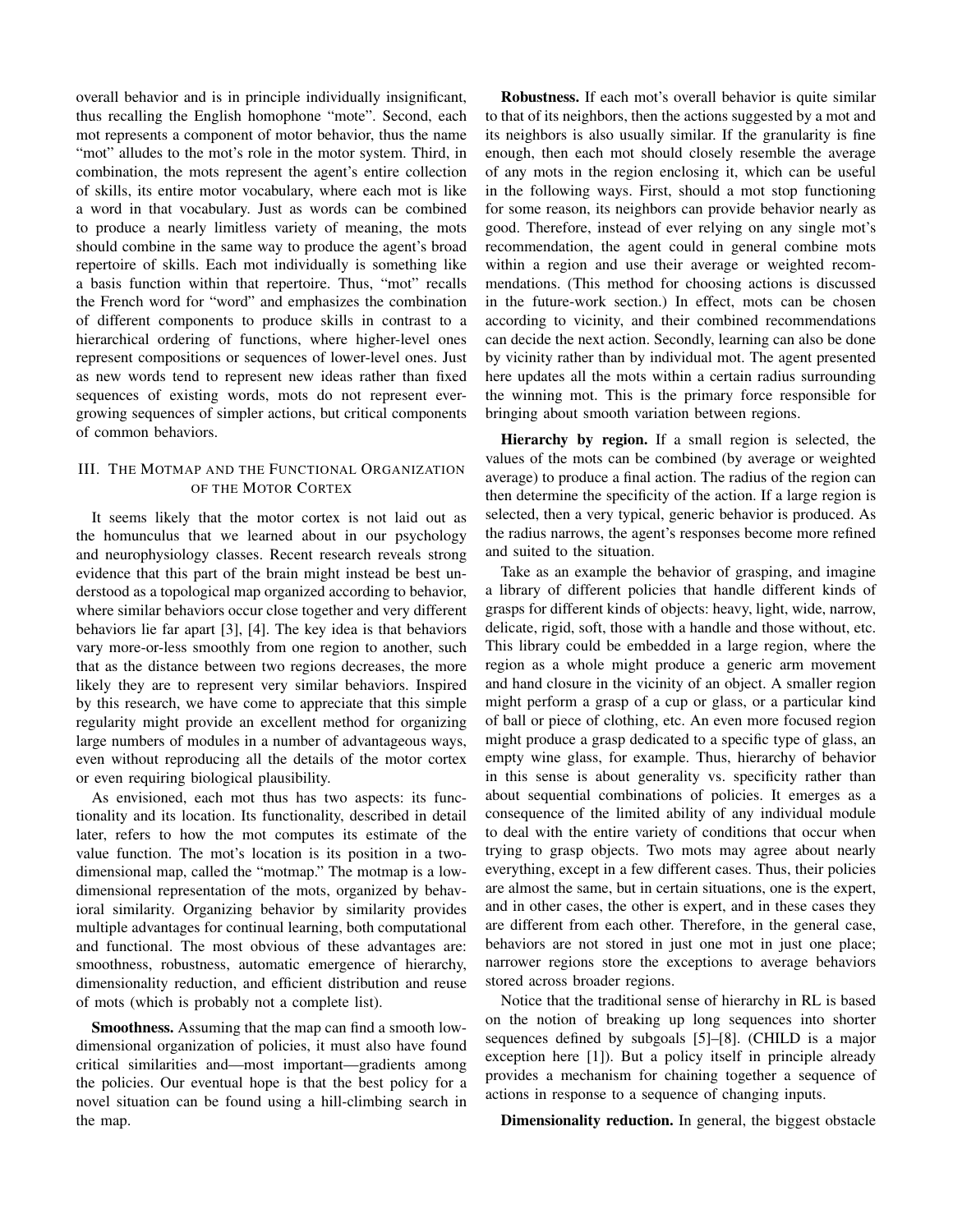in machine learning is the curse of dimensionality. Reducing the dimensionality of inputs improves learning speed by weeding out extraneous factors that might cause interference. From a computational perspective, algorithms with greater than linear complexity in the number of input parameters quickly become impractical as the dimensionality increases, but keeping the dimensionality low may allow more computationally demanding learning algorithms.

If specific behaviors occupy specific regions, then only the information needed by those behaviors has to be delivered to those regions. Sensations from the agent's earlobes need not be transmitted to the mots that control toe wiggling. It may therefore be possible to drastically reduce the input dimensionality in any given region of policies, which would be beneficial both in terms of computation speed and learning speed.

But using heuristics to weed out input dimensions can be risky: some vital information might be encoded in the removed dimensions that only later becomes evident. The mot approach, however, keeps all the information available accessible, even if some of dimensions are removed from some regions. The smooth-gradient and neighborhood relationships in the map mean that inputs delivered to only a small region can expand their distribution in meaningful directions—outward to nearby regions; thus, individual inputs can follow these gradients to find policies where the information is useful.

Consider for a moment an individual input dimension. Most likely, it will not be spread out across the entire map, needed in every region, nor will it likely be delivered randomly to various places in the map. One would expect that each input dimension should become organized into various regions where that information is necessary. Regions that require the input effectively make it available to nearby regions. If the nearby regions pick it up, the information can spread to more and more distant regions, always being picked up by neighbors with similar policies.

As a result, it is potentially safe to eliminate dimensions from a subregion of the map (provided they are still available elsewhere) because those inputs have a way to return if necessary.

Reuse of mots. Regions of policy space that are critical to the agent should become represented by a large number of mots, each slightly different from the others. But what happens when a behavior is no longer useful? Perhaps it has been replaced by another skill (e.g., the agent learns to walk and no longer needs to crawl), or perhaps the environment has changed, and old skills are no longer needed (e.g., the agent loses its job and has to get a new one at a different company).

In this case, the mots that were devoted to the obsolete skills can be used for something else. At first, the obsolete mots closest to the boundaries of existing non-obsolete skills can be recruited to assist their neighbors. Regions with an overabundance of mots can share them with their neighbors, and so on, so that the mots from the unused region will eventually be recruited for parts of the state space where more representation is necessary. Thus, redundancy, which is a critical component of the system and is necessary for the mots to have similarity relationships, is organized by the motmap to cover the state space effectively.

State aggregation by policy similarity. With learning, each area in the motmap comes to represent the behavior or policy that is activated in that area. But the policy is simply a mapping from states to actions, where the states are only those in which this region specializes. In principle, just as with observation dimensions, all extraneous state information can therefore also be removed. Thus, each region  $r$  specializes in a set of states,  $S_r$ , and maps these states to actions,  $S_r \rightarrow A$  according to some set of similar policies  $\pi_r$ , where  $S_r$  is defined as that set for which the policies  $\pi_r$  are roughly appropriate.

Continual Learning. There is a fundamental dilemma faced by every real-world continual-learning agent. This dilemma is: what should I give up? Purely theoretical solutions addressing the continual-learning problem, such as AIXI [9], sidestep this issue by assuming away all resource limitations, which equally assumes away the possibility of a real-world implementation. Every practical system must face the tradeoff between discarding possibly useful saved information and failing to adapt to important new information. The continual-learning problem is unique in this respect because it does not assume a limit to learning, nor, therefore, a bound on the resources required to achieve optimality.

Thus, every real-world system must eventually contend with saturation of resources. Once saturation occurs, a heuristic of some kind is required to address the resulting resourceallocation problem. The motmap helps implement that heuristic by representing the entire state space of interest to the agent as a single two-dimensional sheet, where the resource (the mots) can both cooperate and compete to best cover that space to meet the needs of the agent.

#### IV. SYSTEM DESCRIPTION

In the standard reinforcement-learning framework (see Sutton and Barto, 1998), a learning agent interacts with a Markov Decision Process (MDP) over a series of time steps  $t \in \{0, 1, 2, ...\}$ . At each time step the agent takes an action  $a_t \in \mathcal{A}$  from its current state  $s_t \in \mathcal{S}$ . As a result of the action the agent transitions to a state  $s_{t+1} \in S$  and a reward  $r_t \in \Re$  is received. The dynamics underlying the environment are described by the state-to-state transition probabilities  $\mathcal{P}_{ss'}^a = Pr\{s_{t+1}=s' \mid s_t=s, a_t=a\}$  and expected rewards  $\mathcal{R}_{ss'}^a = \mathbb{E}\lbrace r_{t+1} \mid s_t = s, a_t = a, s_{t+1} = s'\rbrace.$ The agent's decision-making process is described by a policy,  $\pi(s, a) = Pr\{a_t = a \mid s_t = s\}$ , which the agent refines through repeated interaction with the environment so as to maximize  $Q(s_0, a_0) = \mathbb{E}\left\{\sum_{k=0}^{\infty} \gamma^k r_{t+k+1} \mid s_t = s_0, a_t = a_0\right\}$ , the total discounted reward it can expect to receive by taking action  $a_0$ in state  $s_0$  and following policy  $\pi$  thereafter.

The learning method used for the mot system described here is based on SERL [11], a multi-modular RL method that breaks down tasks based on the limited capacity of each module. SERL is useful for learning in the motmap because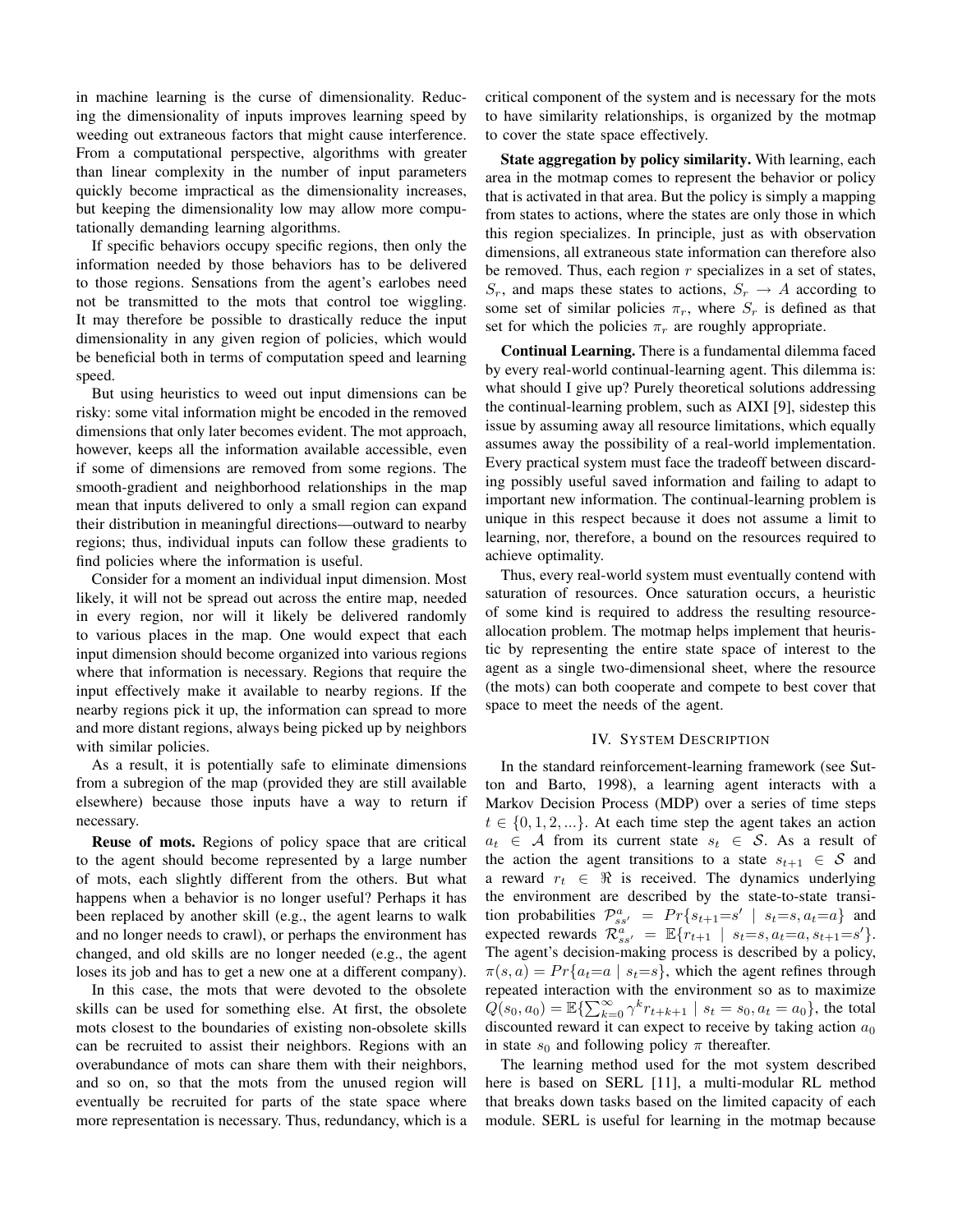it is an online, incremental method that autonomously assigns different parts of the tasks to different modules, requiring no intervention or prior knowledge. For clarity, a brief description of SERL is provided here, but the motmap and the twodimensional organization of behavior does not in general depend on the SERL learning mechanism.

Informally, each SERL mot finds a part of the state space where it can approximate the value function, leaving other parts to other mots. With each new observation, the mot with the highest estimate of value is chosen to recommend an action. The mots can coordinate with each other because each one also estimates its error and reduces its value-function estimate by the estimated error. The chosen mot is the one with the highest value after reduction by the estimated error.

More formally, SERL consists of a set of modules, M. For the purposes of this paper, SERL's input is provided as an observed feature vector  $o \in \mathcal{O}$ , which uniquely identifies the state. Each module  $i \in \mathcal{M}$  contains two components: a controller function,

$$
f^{c,i}: \mathcal{O} \to \mathbb{R}^{|\mathcal{A}|},
$$

which generates a vector of action-value estimates; and a predictor function,

$$
f^{p,i}: \mathcal{O} \to \mathbb{R}^{|\mathcal{A}|},
$$

which generates a vector of predicted action-value errors. At every time step, each module generates values based on the current observation vector, o*<sup>t</sup>* :

$$
\mathbf{q}_t^i = f^{c,i}(\mathbf{o}_t)
$$
  

$$
\mathbf{p}_t^i = f^{p,i}(\mathbf{o}_t)
$$

These are combined for each module to create an  $|\mathcal{M}| \times |\mathcal{A}|$ matrix L*<sup>t</sup>* of *lower confidence* values such that

$$
L_t^i = \mathbf{q}_t^i - |\mathbf{p}_t^i|,
$$

where  $L_t^i$  is the  $i^{th}$  row of  $L_t$ .

Winner. At every time step there is a winning module, w*t*. In most cases the winner is a module whose highest  $L$  value matches  $L_t^*$ , the highest value in  $L_t$ . But this rule is modified in an  $\varepsilon$ -greedy fashion [10] to allow occasional random selection of winners, based on a random value,  $x_t \sim U(0, 1)$ :

$$
W = \{i \in M : \max_{a} L_t^{ia} = L_t^*\}
$$

$$
Pr\{w_t = i | L_t^i\} = \begin{cases} \frac{1}{|M|} & \text{if } x_t < \varepsilon \\ \frac{1}{|W|} & \text{if } x_t \ge \varepsilon \text{ and } i \in W \\ 0 & \text{otherwise,} \end{cases}
$$

where  $L_t^{ia}$  is the value for action a in  $L_t^i$ . SERL then calculates an  $\varepsilon$ -greedy policy based on the winner's L values:  $L_t^{w_t}$ . (In principle, the two  $\varepsilon$  values for action and module selection can be different but were the same for the illustration given in Section V. Both appear to be necessary for the system to function as desired.)

Learning. The function approximators are updated with targets generated by TD-learning [12]. Unlike plain SERL, which updates the controller for the winner only, the learning algorithm for the mot system updates the controllers for a whole a set of mots,  $w_t^+$  at every time step. The update itself is done using Q-learning [13]; thus for each  $i \in w_t^+$  the target for  $\mathbf{q}_t^{ia_t}$  (the component of  $\mathbf{q}_t^i$  corresponding to action  $a_t$ ) was:  $r_t + \gamma L_{t+1}^*$ .

Every mot's predictor is updated at every step; the target is the magnitude of the mot's TD error:

$$
\boldsymbol{\delta}_t^i = r_t + \gamma L_{t+1}^* - \mathbf{q}_t^{ia_t}.
$$

For the illustration section below, the predictors and controllers are all linear function approximators. (SERL is capable of learning non-linearly separable classifications even when its controllers and predictors are only linear function approximators [11].)

Learning in the Motmap. The mot system coordinates a large number of individual mots by way of *selection mechanisms*, which choose certain mots from among the rest. In particular, certain mots are selected to be the winner(s), to be updated by learning, or to be moved in the motmap.

We have considered two ways to organize the motmap so as to accomplish the goals set out in Section III. One is to move the components around the map according to a similaritydistance metric such that the similarity in their behaviors is reflected (as well as possible) in their two-dimensional projection onto the map. In this case, each mot actively seeks out regions whose average behavior most closely resembles that of the mot itself. While promising and worthy of substantial elaboration elsewhere, it is not what we focus on here. Instead we focus on a simpler method that in many ways resembles the self-organizing maps (SOMs) of Kohonen [14] (though there are many and substantial differences). In this case, the components always remain in the same places, the topology does not change; instead, each component gradually changes what it represents so as to preserve similarity between neighboring units as much as possible.

The motmap described here is laid out in a fixed, twodimensional grid.<sup>2</sup> Each mot has a specific fixed coordinate in the grid (look ahead to Figure 3 below), and the distances between the coordinates of different mots are easily calculated, thus allowing selection within a given radius of any location in the map.

## V. ILLUSTRATION

While we have explored the mot framework in many different configurations, we give a detailed illustration of just one of these here. The intention of this illustration is to convey a proof of concept: that learning can be done in the system and that a map emerges having local similarity relationships, thus in principle providing the foundation for the benefits described

<sup>&</sup>lt;sup>2</sup>We have chosen two dimensions for three primary reasons: (1) it is easy to visualize; (2) it provides for the most drastic useful reduction in dimensionality, and (3) it seems to work quite well in the brain—the cortex, though it consists of multiple layers, can for many purposes be meaningfully approximated as a two-dimensional surface. However, we cannot say with certainty that two dimensions are necessarily optimal.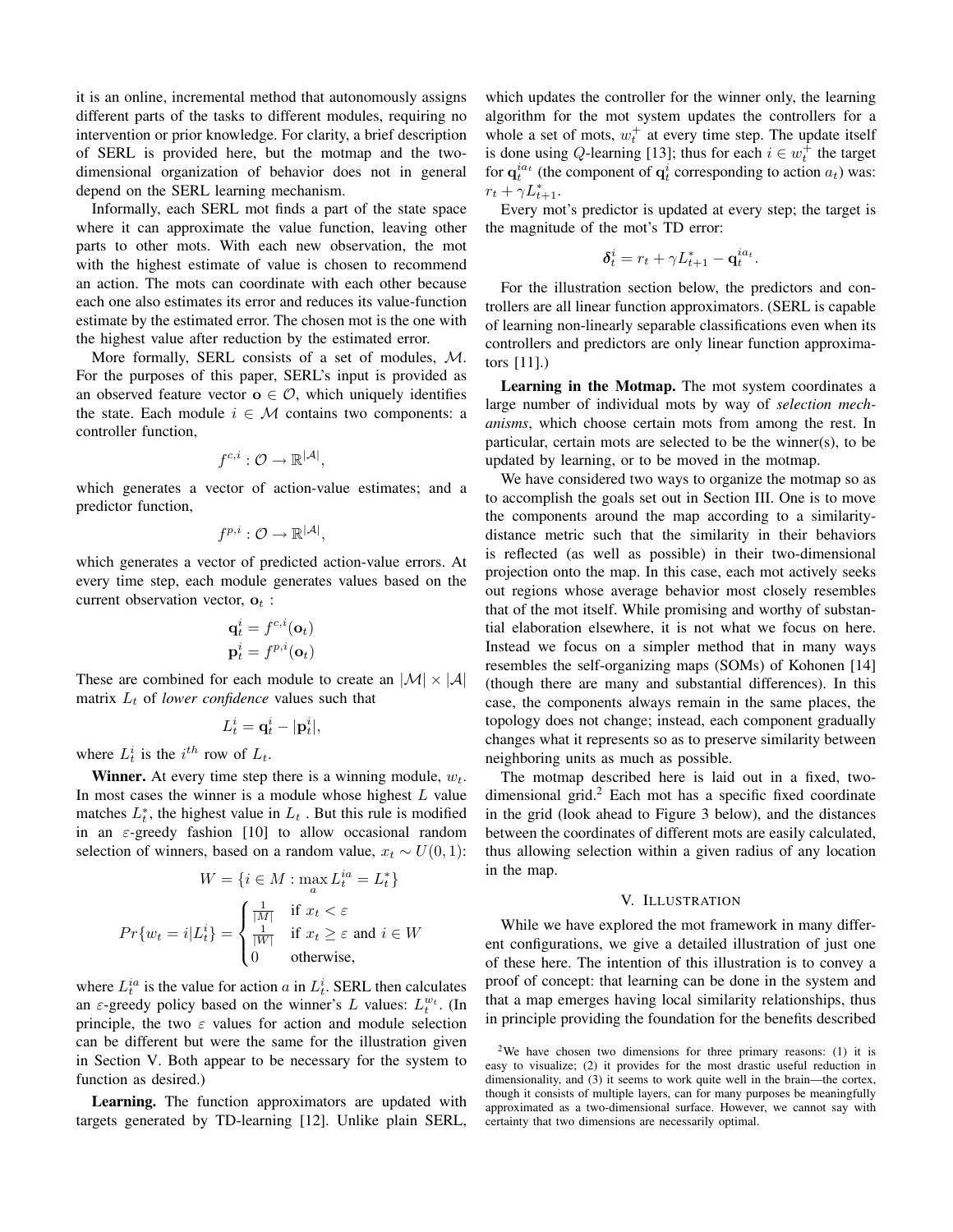

Fig. 1. The moving-eye task. Through its "eye" (shown in gray) the agent observes a  $4 \times 4$  (16 bit) piece of the underlying black-and-white image. The agent can move the eye one black or white square to the North, South, East or West. It receives a reward of +1 when the upper-left corner of its "eye" moves over an "X", after which the eye "saccades" to a random position.

in Section III (i.e., to avoid possible confusion, it is not the intention of this illustration to demonstrate better performance than other systems on a reinforcement-learning testbed).

Functionally, the mots implement the SERL algorithm as described above. In the motmap, mots are laid out in a fixed two-dimensional grid and their positions do not change over time. A winner is chosen as in the SERL algorithm, and the controller of the winner is updated together with the controllers of all the mots within a neighborhood of radius 0.1 surrounding the winner (where each side of the motmap has a length of 1.0). This configuration allows illustration of many, but not all, of the issues discussed above.

The illustration is shown using an artificial-eye task (the same one used as a demonstration of SERL [11]), which allows easy visualization of the task and the results (Figure 1). The agent's observation is determined by the location of its "eye" (a  $4 \times 4$  square—shaded gray) above a  $15 \times 15$  random black and white bitmap. Each pixel in the bitmap represents a value of 1 (black) or 0 (white) within a 16-dimensional observation vector, which is always expanded with a bias feature of 1. The image was generated randomly but checked to ensure that every  $4 \times 4$  square is unique. In this task, the agent has four actions that move its eye one pixel North, East, West, or South. If there is no room to move in the chosen direction, the eye remains in place. There are 5 rewarding squares (shown as an X) which, when reached with the upper left-hand corner of the eye, provide a reward of +1 and force the eye to saccade to a random position in the image. All other actions result in a reward of 0. Thus, to achieve best performance, the agent must learn which reward is closest and move toward that closest one. For this task  $\gamma = 0.9$ ,  $\alpha = 0.05$ , and  $\varepsilon = 0.02$ .

The agent begins training with zero ability to solve the



Fig. 2. With experience, the agent learns to increase its reward on the artificial-eye task. The vertical axis shows reward received, normalized between 0 and 1 (optimal policy), while the horizontal axis shows the number of actions taken. Motmaps are shown with 64, 144, 256 and 400 mots. Plain SERL with eight modules is shown for comparison. The blue line ("Q") displays the results for a simple *Q*-learning agent using a linear function approximator and the same parameters as with the modular system. The dotted line shows the baseline performance of the uniform random policy.

task, but over time it achieves increasingly greater reward as shown in Figure 2. All results are shown in proportion to the maximum achievable reward for this task, which is represented by a value of 1 on the vertical axis. The horizontal axis shows the total number of steps taken. (For comparison, learning with a simple Q-learner using a linear function approximator (and the same parameters) did not achieve high reward.)

The purpose of this example is twofold. First, it shows that the agent can learn non-trivial tasks. (The task exhibits nonlinearly separable decision boundaries, which cannot be drawn by a single linear function approximator, and therefore requires the cooperation of multiple mots).

Second, it allows demonstration of the formation of the motmap. Note that in this illustration, formation of the motmap comes at a slight cost, as training speed and performance for the motmap are not as good as for SERL alone, which is understandable, given that SERL alone has none of the constraints (or benefits) of the motmap.

Figure 3 shows a plain motmap of 400 mots arranged in a  $20\times20$  fixed two-dimensional grid. Each mot is represented by a dot, where the red dots indicate the mots whose controllers are to be updated next. The center red dot is the winning mot.

After training on the task for 500,000 steps, the mots have become organized by similarity on the motmap. Figure 4 shows a composite view of all the mots' error predictors. The figure consists of 144 squares corresponding to the 144 possible positions of the eye over the image, and thus 144 possible agent observations. Each square shows a snapshot of the motmap for the given observation. Every pixel in the image represents a single mot's error prediction for that observation.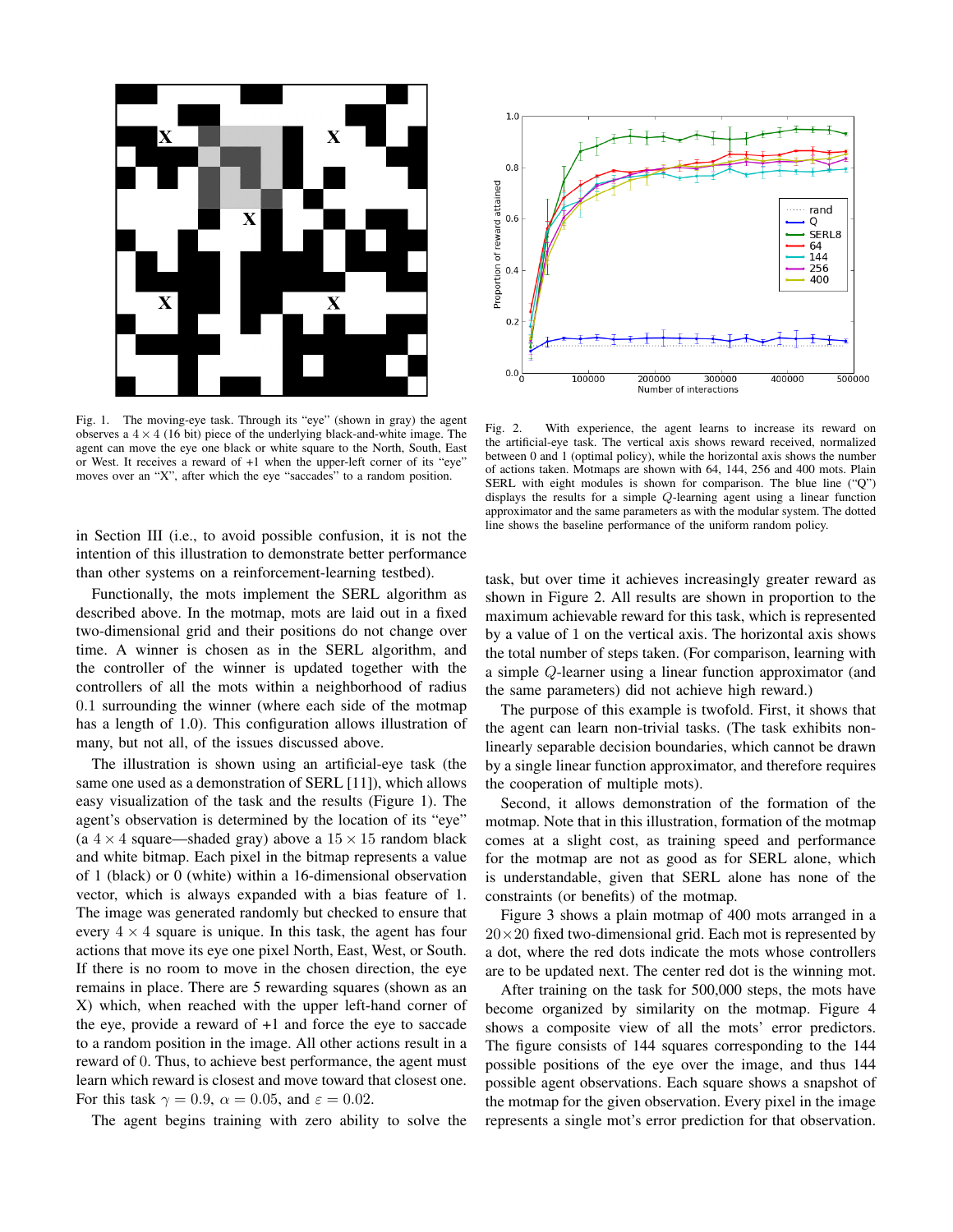

Fig. 3. The motmap, where each mot's location on the map is shown as a blue dot, except for those mots chosen for updating, which are shown in red.

Darker values indicate lower predicted error. The values are shown at different gray levels, on a logarithmic scale such that the darkest spots mean that the predicted error is  $10^{-3}$ or smaller, and the white pixels mean that the predicted error was 1 or larger. The entire figure pertains to only a single action; figures for the other three actions are not shown, but are similar in appearance.

Figure 5 shows a progression of the motmap for a particular set of subimages and a particular action as the motmap evolves over time.

#### VI. DISCUSSION AND FUTURE DIRECTIONS

The figures reveal that after training, the map has become organized such that similar values tend to be generated by nearby mots in a fairly smooth fashion. Thus, the system is able to learn *and* to organize the behaviors it has learned by similarity. Furthermore, the progression from the beginning of training to the end showed an evolving map, with different parts becoming specialists at different times.

Continuous Selection Mechanisms. The mot system illustrated above chooses actions by selecting single mots according to the SERL algorithm, but it could in principle produce actions by combining the outputs from all the mots within a region, following the assumption that nearby mots produce similar behaviors. In that case, other methods for choosing actions may be useful, such as hill-climbing in the motmap itself, or by directly choosing regions in the map and representing action selection as the selection of a region. Furthermore, both the action and update selection mechanisms could themselves be smooth functions (e.g., Gaussians) rather than the binary mechanism used here; i.e., instead of updating a mot if and only if it falls within a radius of the winner, the



Fig. 4. The prediction values for the motmap, reproduced for all 144 possible observations of the task. Each square shows all 400 mots, one pixel each, for the observation corresponding to that square. Dark pixels represent very low estimated error. Light pixels represent high estimated error.



Fig. 5. Motmap prediction values for a subset of observations (rows) evolving over time (columns) during training on the task. One column is sampled every 10,000 time steps, starting at time step 10,000 for the first column. Each square shows all 400 mots, one pixel each, as in Figure 4. Note that the last column above corresponds to the first column of Figure 4.

learning rate of each mot could be proportional to the distance of the mot from the winner.

Heterogeneity. The loose framework above allows enormous flexibility while also providing a way that parts can be easily mixed and matched. Among these parts are the learning algorithms for the individual mots (for their controllers and predictors) which can be any online supervised learning algorithm. Specific kinds of learning environments may require specific kinds of learning algorithms with specific kinds of capabilities.

Most importantly, the framework allows heterogeneity: dif-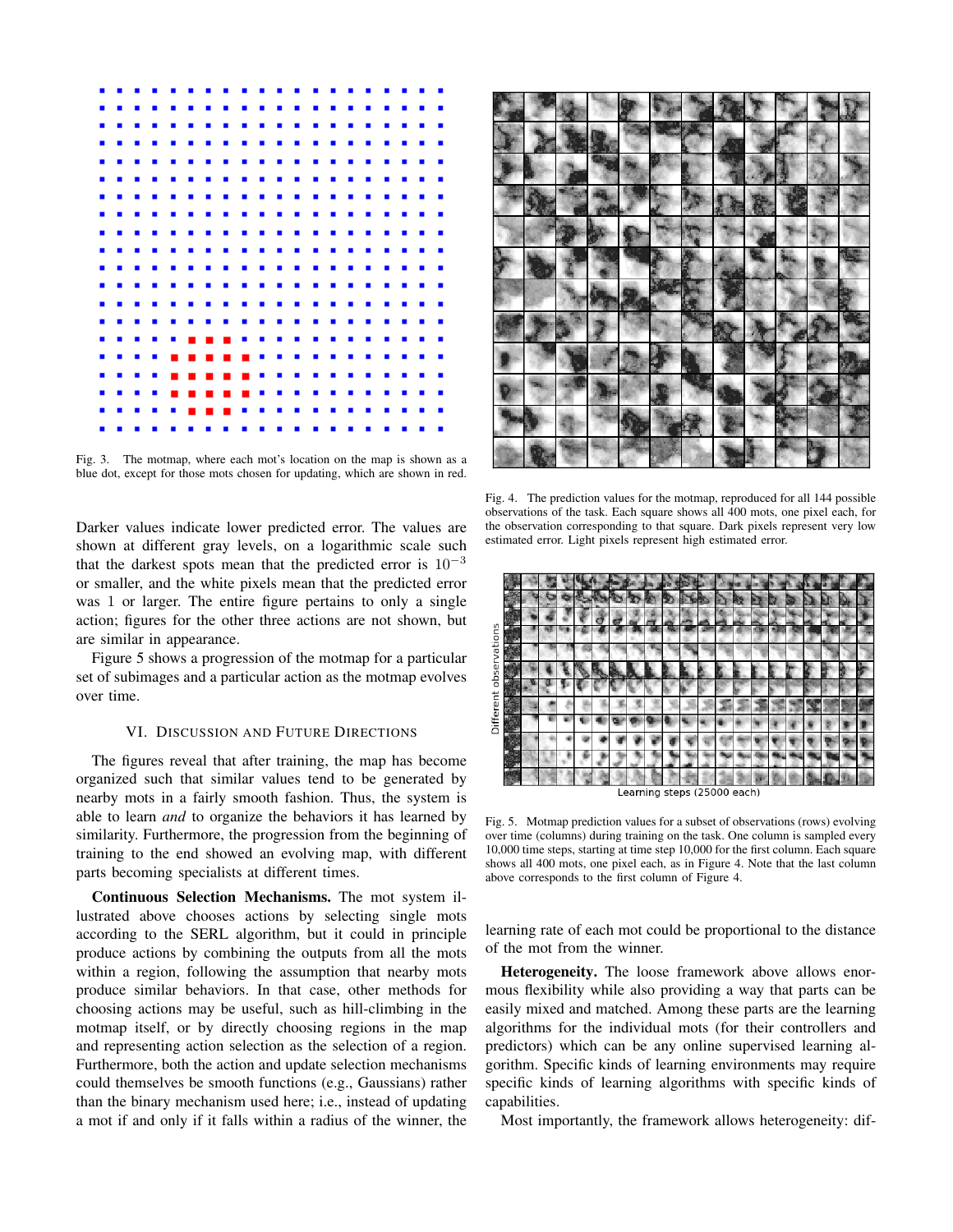ferent mots can have different learning algorithms. This will allow specialization according to capability. Some simple function approximators might do very well in certain parts of the state space but may be too simple for others. More complex algorithms may be perfect for other parts of the state space, but learn too slowly in the simple places. We expect mot systems functioning in real-world domains to be heterogeneous.

Furthermore, while SERL was used as the multi-modular reinforcement-learning method in this paper, in general there is no strict dependence on this method. Other modular reinforcement-learning methods [5]–[8], [15]–[23] that break the task down in other ways on the basis of other constraints might also be adaptable to a two-dimensional map, yielding systems with different properties. Ideally, however, for maximum applicability such methods should be incremental, online, and non-episodic, breaking down the task autonomously and requiring no external intervention.

Temporal contiguity. It should be noted that the illustration above only examined single responses to single observations. Temporal contiguity of behavior is not demonstrated in this paper but should be understood to be a clearly plausible extension that can be accomplished in at least three ways. The first is to include state information (using any kind of recurrent neural network, for example, as a mot's function approximator). Since mots within the same local region are likely to make similar decisions in most situations, features encoding useful state information (e.g., hidden-unit activations) could then be shared among nearby mots within a neighborhood, with the size of the neighborhood growing and/or shrinking over time (as described in Section III). If the motmap were physically implemented as a grid in actual hardware, these relationships could potentially be exploited to reduce communication costs. The second is to update regions based not just on spatial neighborhood relationships but also on temporal neighborhood relationships, thus encouraging regions of the motmap to encode extended trajectories of temporally contiguous behavior. As described above, the region of the map can become associated with certain states, and therefore location of an active area in the map also can provide some degree of state information. Finally, the motmap could in principle be combined with an external selection mechanism that chooses behaviors in the map by location and extent (coordinates and radius). This external mechanism might choose behaviors depending on its own record of the state, thus exhibiting sequential regularities.

Curiosity. The idea behind the mot system, of course, is to do continual learning: learning new skills on top of previous skills, but this is greatly benefited by a method for exploration that pushes the agent to learn things the agent does not yet know. Thus, it is reasonable to ask, how can the mot system be combined with mechanisms for curiosity [24], [25]? Curiosity could be pursued at either the global or mot level.

Goal and subgoals. The discussion and illustrations above did not specifically consider providing goal or subgoal information to the mots. Doing so, for example as an explicit part of the observation, could allow the mots to further organize and differentiate with respect to this information. This could be useful for building a library of useful skills independent of the value function; for example, a collection of different grasps or target-reaching behaviors.

Scaling. The mot system allows the task to be split among a large collection of modules, organized by two-dimensional similarity relationships, but how will the potential number of stored behaviors scale with the size of the motmap? Much further work is needed to answer this question, even for the illustrative example given here; however, we can at least speculate, and note that complexity is handled with two separate mechanisms. First, each function approximator has its own VC-dimension, its own capacity limitation, but when multiple modules are combined together, the capacity of the system as a whole increases, roughly linearly with respect to the number of modules. Second, useful generalization is the primary mechanism whereby small numbers of mots can handle large numbers of specific cases. One of the primary motivations of the two-dimensional organization of behaviors is to promote useful generalization. (Most of the benefits of the motmap described in Section III are mechanisms for increasing useful generalization.) Verifying these hypotheses, though beyond the scope of this paper, will be revealing. Of particular interest will be the scaling behavior of the system with respect to the dimensionality of the observations. Nearterm future work will also partially focus on applying the mot framework to actual robotics systems where specific examples more directly related to those of Section III (such as grasping) can be evaluated.

#### VII. CONCLUSIONS

This paper has introduced and described the first multimodular, continual-learning system whose modules selforganize in a two-dimensional map according to behavioral similarity. We have described a broad and flexible framework (the "mot" system), lightly inspired by recent research on the motor cortex. We have discussed the advantages of the general approach, and have provided a proof-of-concept demonstration of a particular, important instance of the framework. This example system learned to achieve reward in a reinforcementlearning task while organizing a large number of modules (mots) in a two-dimensional topological map such that nearby mots represented similar behaviors. The paper opens up a new way of addressing the continual-learning problem, based on fixed-pool resource allocation and the two-dimensional, topological organization of behavior.

# VIII. ACKNOWLEDGMENTS

We are grateful to Vincent Graziano, Tino Gomez, Leo Pape, and Tobias Glasmachers for helpful discussions in the long development of these ideas. This research was funded in part through the following grants: EU projects IM-Clever (231722) and NeuralDynamics (grant 270247), and SNF grant 200020-122124.